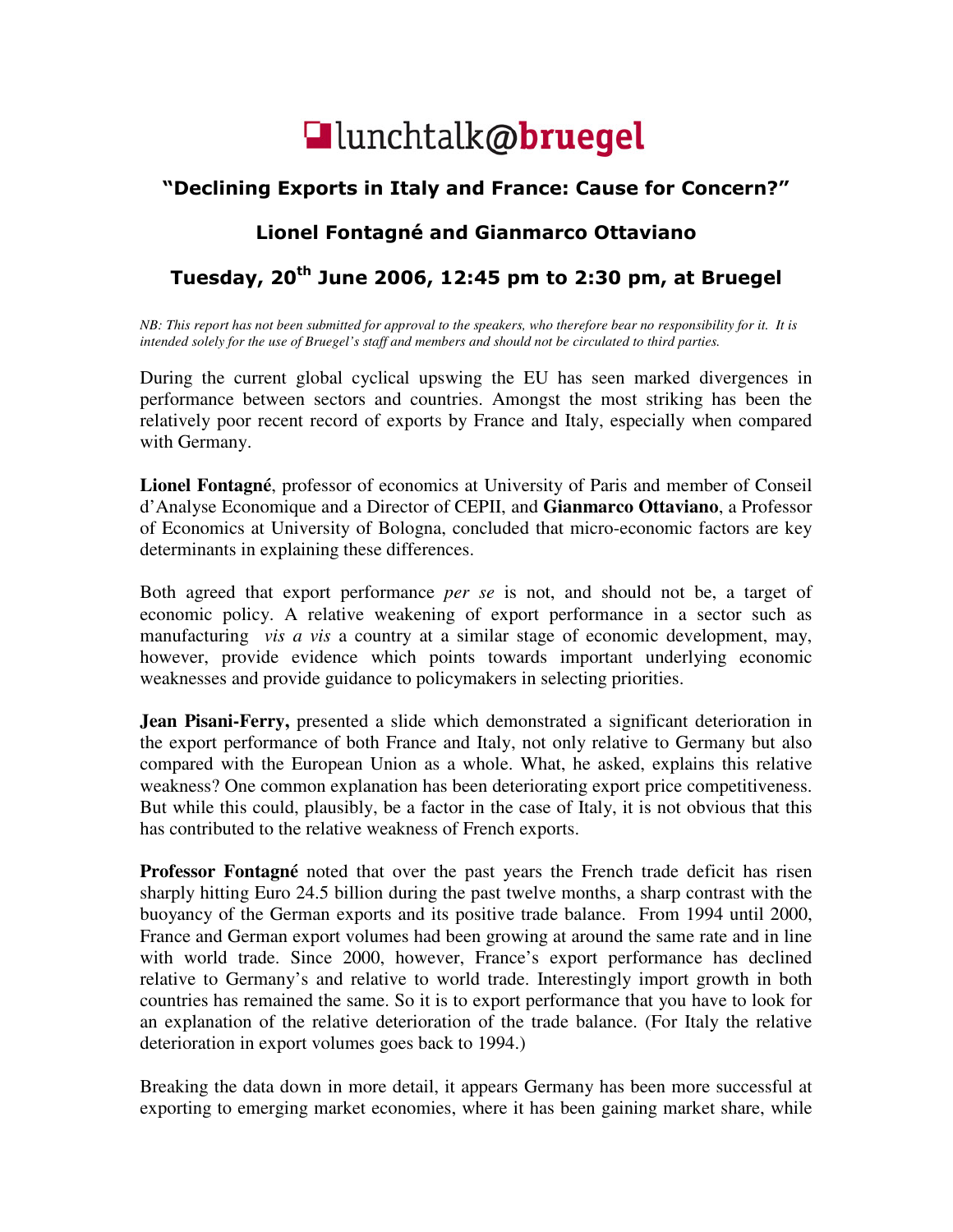France and Italy have not. The growth of German exports to China and Russia, for example, has outstripped French and Italian exports. But what are the explanations for this?

On the macro economic side, there is some evidence to suggest that Italy, but not France, has suffered more from a relative appreciation of its real exchange rate owing to a rise in unit costs. But this does not explain the difference between France and Germany, even though, just in the past two years, the long standing French cost advantage *vis a vis* Germany has indeed begun to erode.

Professor Fontagné concluded by looking at a number of microeconomic factors which could be influencing French export performance. Industrial structure is not the problem. France and Germany's manufactured exports have similar shares of "top range" products (products which command premium prices). He also suggested that there are no significant differences in the quality of products offered. However, what does seem to be the case is that French exports are concentrated in fewer markets than German exports and that French firms do not respond as efficiently to price signals as their German rivals.

Turning to Italy, **Professor Ottaviano** said that Italy's poor export performance suggested it had both a cost problem, and, more significantly for the economy as a whole, a productivity problem. This shows up in terms of both relative declines in GDP per capita and productivity growth to which GDP per capita is correlated.

One of Italy's problems seems to be an increasing specialisation in the exporting of traditional products by small firms in mature industrial sectors in which productivity growth is sluggish and which are vulnerable to competition from emerging market countries, such as China, as trade is liberalised. Leather and footwear are good examples.

Italy had, before the launch of the euro, maintained competitiveness through currency devaluations which allowed unproductive firms to get into export markets. But as it lost competitiveness in highly contestable markets, its weaker exporters were easily forced out of export markets.

Why is this the case? Is it because there is not enough competition in Italy's domestic market and therefore not enough pressure on firms to improve their productivity? Is it because of low levels of investment in research and development? OECD data, Professor Ottaviano pointed out, is a laggard in terms of private sector investment in R&D. There is also inadequate investment in human capital.

**Jean-Pisani Ferry** noted a common theme of the two presentations was that it is to the level of the individual firm, the microeconomic level, which we should look in order to understand better the forces at work behind deteriorating export performance in the two countries.

**Professor André Sapir,** of Bruegel, intervened to highlight one of the main conclusion of **Professor Fontagné's** presentation, namely that, in the case of France, for whatever